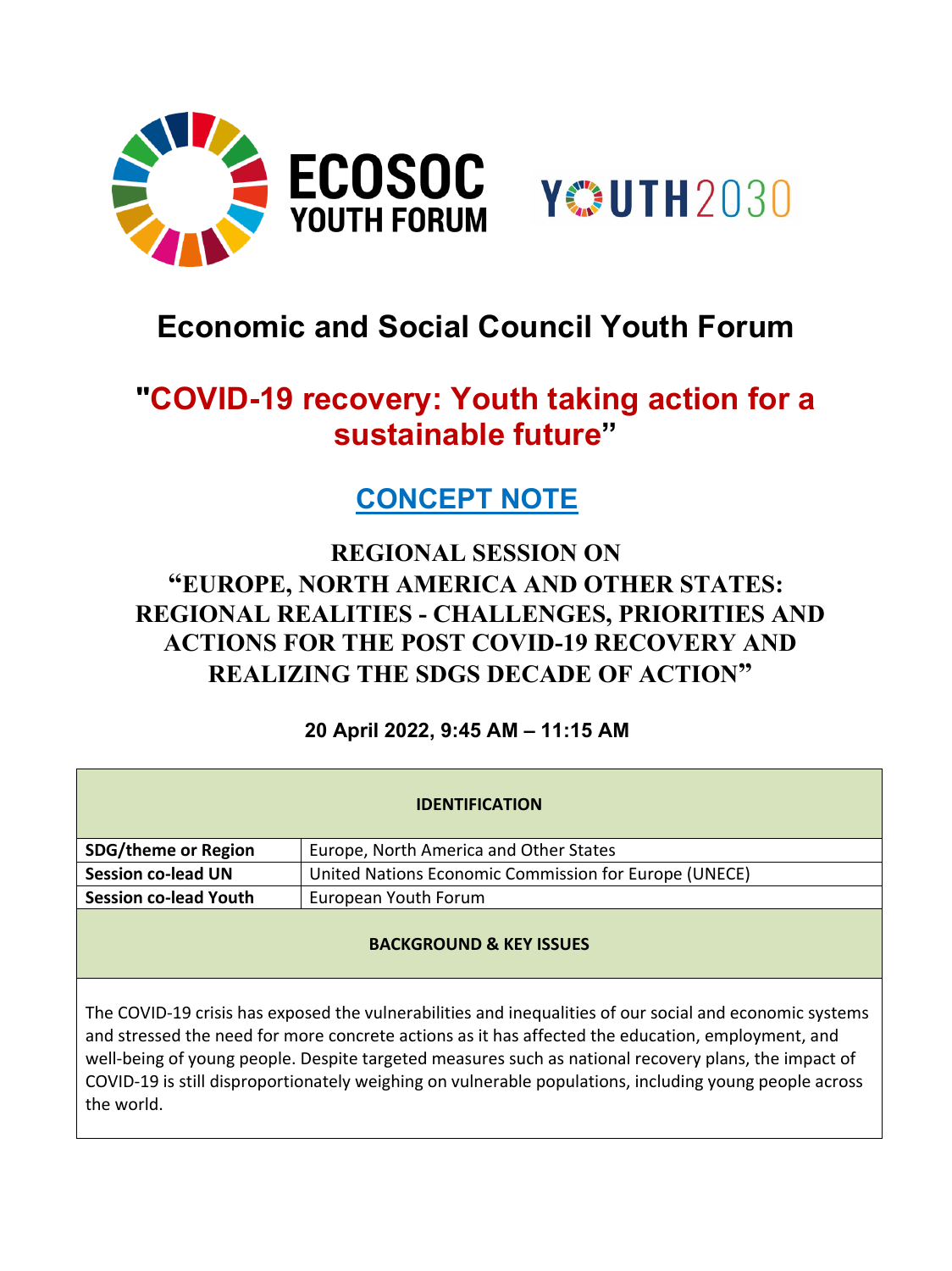The health crisis has exposed both inequalities and the damages caused by years of austerity, excessive privatisation, and underfunding of public services. Our society remains unequal in accessing basic needs such as healthcare, education, housing, or food that are basic human rights. Against this background, we must unite our efforts to "build back better" and create an economic system that is fairer and more sustainable.

For what concerns climate crisis, the reduction in CO2 emissions as lockdown measures were implemented – albeit limited and short-lasted – has shown that positive trends in fighting the crisis are possible. Nevertheless, phenomena such as warmer temperatures, extreme weather, droughts and floods, changing hydrology, and environmental and biodiversity degradation still impact our ecosystems and people's livelihoods. Meanwhile, violent conflict in the region that also has implications on oil and gas supplies reminds us of the importance of disengaging from fossil fuels and increasing the efforts towards the energy transition. In many European and Central Asian countries, the transition has already started, but is not going far enough to structurally transform our economies. We are simply consuming too much of the Earth's resources. Overconsumption, and the resulting harm to people and planet, continue largely unaddressed. Europe's 'material footprint' - the total amount of fossil fuels, biomass, metals, and minerals consumed, including in imports - is double that of a sustainable level.

We are presented with a unique opportunity to transform our current economic system based on economic growth - a vicious cycle that feeds on endless profit, extraction, production, consumption. To consume within ecological limits, best available research says the EU must aim to reduce its material footprint by up to 70% (to approx. 4.4 tons annually per capita) from current levels. We need sciencebased binding targets for material footprint reduction to keep the level of consumption within planetary boundaries.

The COVID-19 crisis has also highlighted the vulnerabilities and inequalities of our fiscal systems, which require urgent reform. It is essential that countries in the region ensure their recovery plans address the most vulnerable populations and enable green investment and spending. The restrictions in social interactions and the closure of schools and places for social activities to contain the infections have impacted their mental health and stability but also impacted their education, including on sexual and reproductive health and employment opportunities. This is, however, only a short-term solution. Ultimately, we need to design fiscal systems that are focused on the wellbeing of people and sustainability, rather than merely economic stability and growth.

#### **SESSION OBJECTIVES**

The objective of the session is for representatives of youth organisations, youth delegates, representatives of Member States, the UN system, and other institutions to discuss the systemic challenges that are at the root of our region's crises of inequality and sustainability. We will facilitate a dialogue between youth and policymakers to brainstorm ideas and knowledge on shifting to economic and political systems as part of the recovery that guarantee the rights and promote the wellbeing of youth in line with the accelerated implementation of the 2030 Agenda, while ensuring the participation of young people in policymaking and implementation.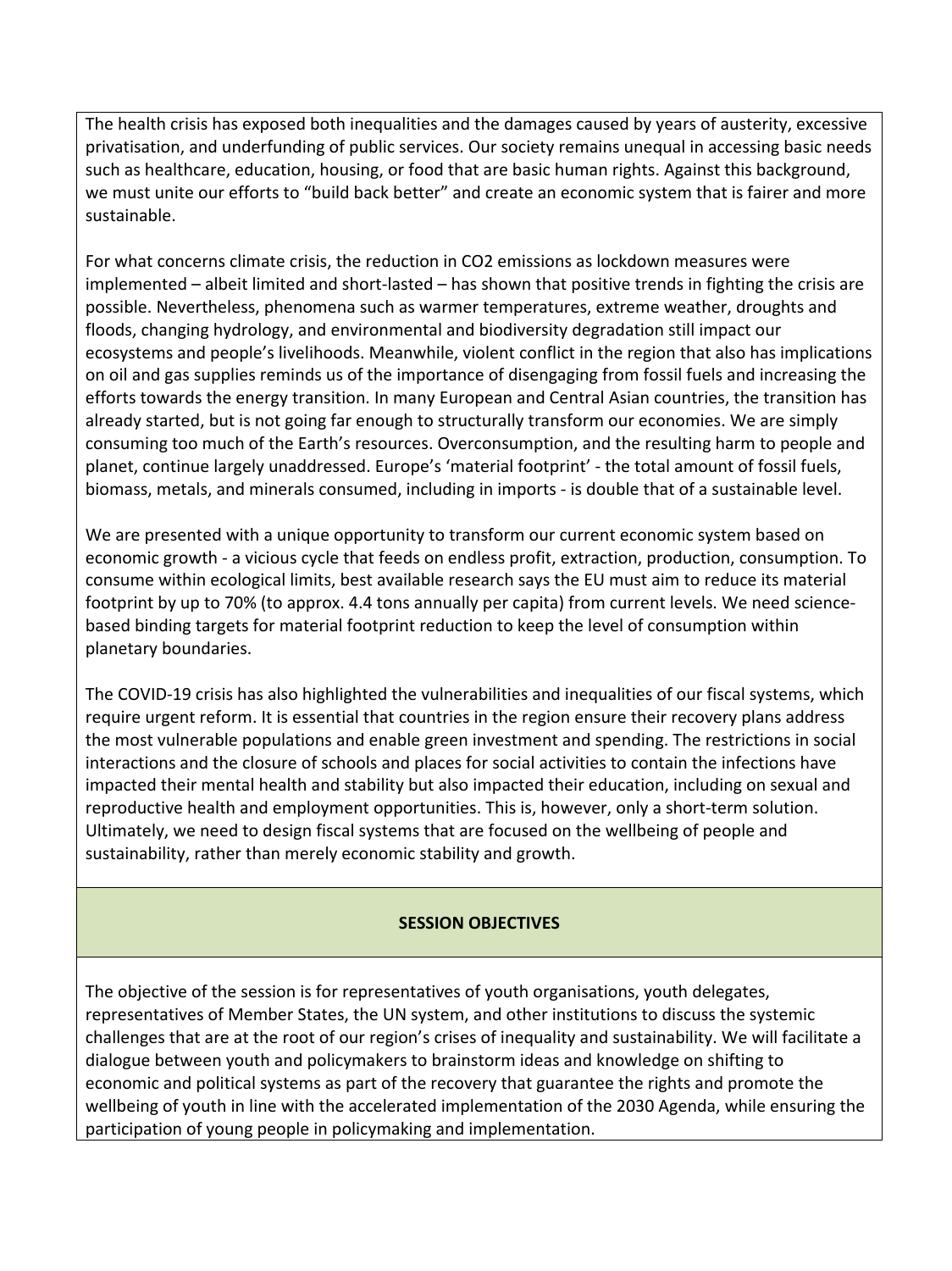The session will focus on the theme of the 2022 HLPF: "Building back better from the coronavirus disease (COVID-19) while advancing the full implementation of the 2030 Agenda for Sustainable Development".

#### **EXPECTED OUTCOMES**

Rather than merely having young people talking among themselves, we will facilitate an online exchange between young people and policymakers in the region. For young people, the outcome will be to raise their concerns and ask questions. For policymakers, it is a chance to listen to the everyday reality of young people in the region and hear their ideas for overcoming current challenges and implementing the 2030 Agenda. In addition to an outcome summary of the session, the discussions will provide food for thought for participants to take forward into other sessions and serve as a starting point for a continued policy dialogue between youth organisations and Member States.

#### **APPROACH USED TO GENERATE CONCRETE CONTRIBUTIONS AND RECOMMENDATIONS**

The session will be interactive, allowing youth participants and policymakers to exchange views and discuss the main regional challenges, priorities, and engage on possible solutions, lessons learned and opportunities from a systems-thinking perspective.

Given the number of expected participants, a facilitation method in the main online space will be used to allow a limited number of participants to interact. The chat function of the session will also be used to collect inputs and the outcomes of the session. A European youth representative will moderate the session and participants (young people and institutional representatives) will dialogue to discuss challenges, ideas, and recommendations.

Participants are encouraged to prepare to discuss the systemic challenges facing young people in their country or in the region, based on data, quantitative evidence, perceptions of young people or policy positions within their organisations or institutions. Participants should also be prepared to share promising practices as regards to policies, implementation of the 2030 Agenda, climate and environment, youth rights and economic governance.

#### **OVERALL STRUCTURE AND FLOW**

(15m) The moderator sets the scene and introduces the flow of the session, as well as its theme, background, and objectives. Participants are asked to react (using either Kahoot or a Mentimeter) to a series of statements/questions related to the themes (climate and environment, youth rights and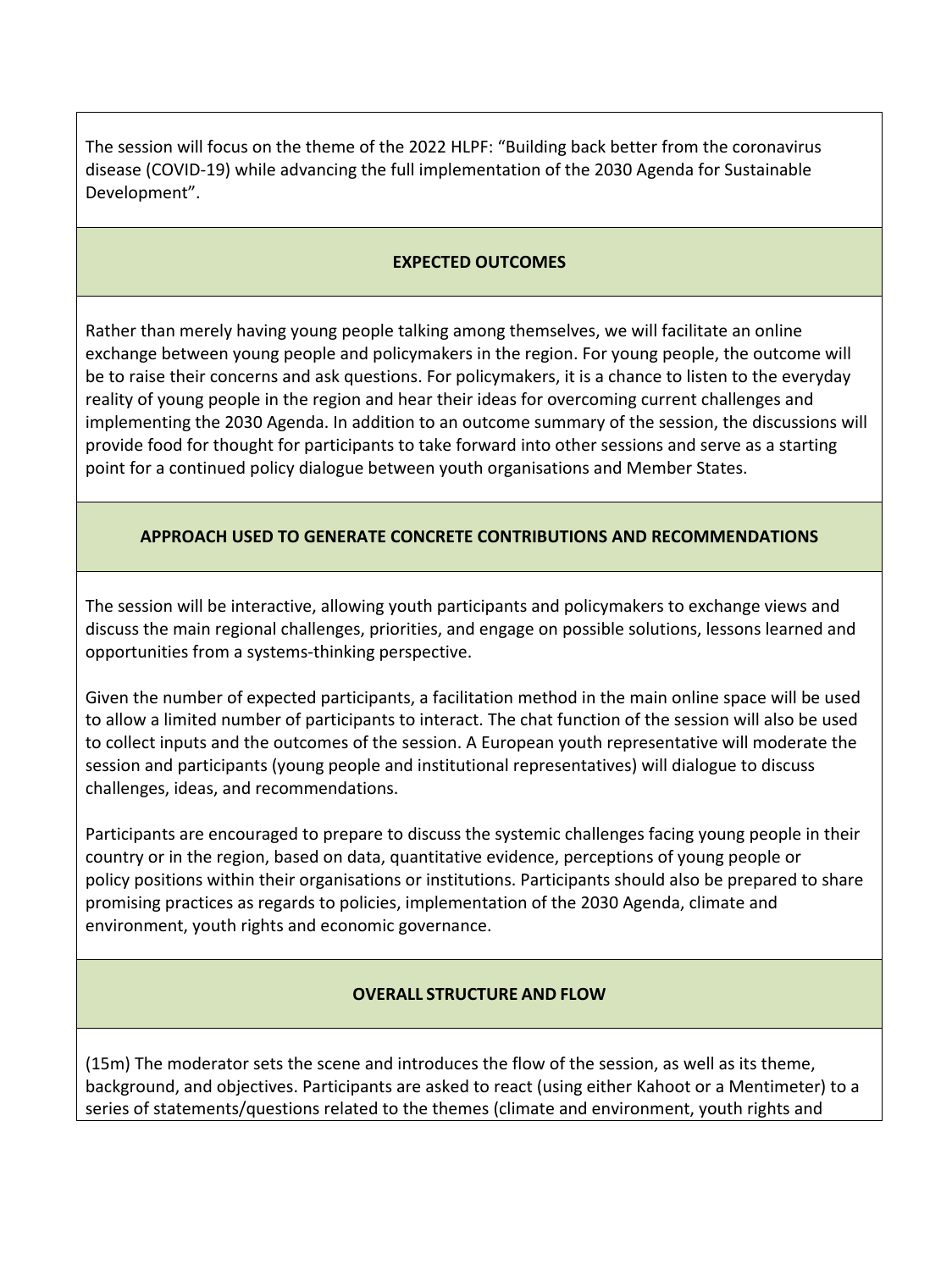economic governance) and are offered the opportunity to discuss, with a focus on challenges to progress and positive examples.

(60m) Two speakers (one youth, one Member State representative) from each thematic will dialogue. The youth speaker will focus on concerns and questions as well as solutions for each of the thematics. The Member State representative will respond to the concerns and solutions raised. Further, UN Volunteers will provide speakers for each cluster, who will present youth related initiatives of the UN. Questions from the chat will be collected to feed into the dialogue.

(10m) Each speaker gets 3 min to summarise the key outcomes (1m for the young people and 1m for the policymaker).

(5m): Closing

This structure and flow may be subject to modification, including based on the number of session participants, to ensure interactivity, participation, and opportunity for exchange.

#### **SESSION DISCUSSION QUESTIONS**

#### **Climate change and environment**

- How can we ensure that the recovery is not building back our old unsustainable model, but instead recovery funds contribute to a just transition?
- How can we put young people at the centre of environmental decision-making given their stake in the future?
- How can we address overconsumption in the region at the expense of countries in the global South?

#### **Youth rights**

- What challenges and discrimination do young people face? What has been the impact of the crisis on the latter?
- What are some best practice examples conducted at the local or national level that supported young people during the crisis, particularly those facing multiple forms of discrimination?
- What are some examples where young people, youth-led organisations and youth organisations could help shape policy measures taken during the crisis?

#### **Economic governance**

- How can pandemic recovery funds and programs be best utilised to ensure the full realization of human rights for young people, including economic, social, and cultural rights?
- What policies should be put in place to ensure greener and fairer taxation systems?
- How can we transform our fiscal systems to ensure that they provide enough space for governments to invest in sustainable and social causes?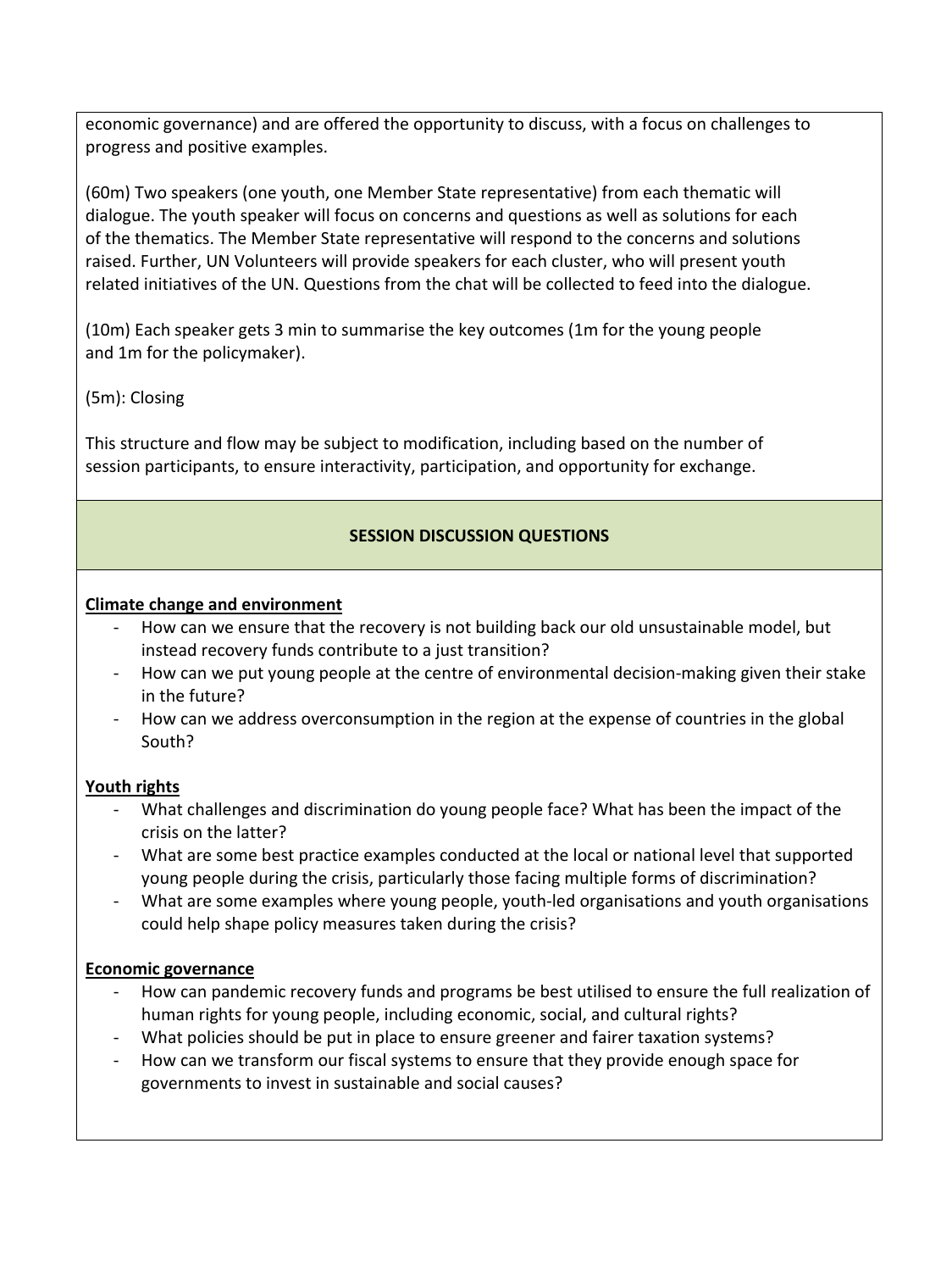#### **NAMES OF SESSION SPEAKERS AND MODERATOR(S)**

**Moderator:** Anja Fortuna, Vice-President, European Youth Forum

#### **Climate & environment**

- Youth speaker: **Clara Botto,** Liaison Officer on Environmental Governance, Youth and Environment Europe
- Institutional speaker: **Rozalina Petrova**, Member of Commissioner Virginijus Sinkevičius' team-European Commission

#### **Youth rights**

- Youth speaker: **Andreea Scriosteanu,** Youth Council of Romania
- Institutional speaker: **Ksenia Mikhailova,** UNV and UNICEF

#### **Economic governance**

- Youth speaker: **Thomas Desdouits,** European Youth Forum
- Institutional speaker: **Lucia Piana,** Deputy Head of Unit Fiscal Policy and Surveillance European Commission

#### **OVERVIEW OF PREPARATORY EVENT/CONSULTATION**

On 6 and 7 April the Regional Forum on Sustainable Development (RFSD) for the UNECE Region (Europe and Central Asia) took place. Member States and Civil Society came together to analyse the Sustainable Development Goals that are in focus this year (4, 5, 14, 15 and 17), as well as other key issues relating to Agenda 2030 for the region.

The Youth pre-meeting, which is an integral part of the RFSD, took place on 1 April (online) and allowed youth from across the region to come together and strategize on youth's active role in the 2022 Regional Forum and to streamline joint advocacy efforts. The discussion was structured around the theme of the 2022 HLPF: "Building back better from the coronavirus disease (COVID-19) while advancing the full implementation of the 2030 Agenda for Sustainable Development"; and the SDGs under in-depth review. Main messages from this meeting were reported back during the first plenary of the Regional Forum and will be shared with participants of the ECOSOC Youth Forum.

#### **SUGGESTED READING**

- Financing for Sustainable Development Report 2021: <https://www.un.org/sustainabledevelopment/wp-content/uploads/2022/03/2021-Report.pdf>